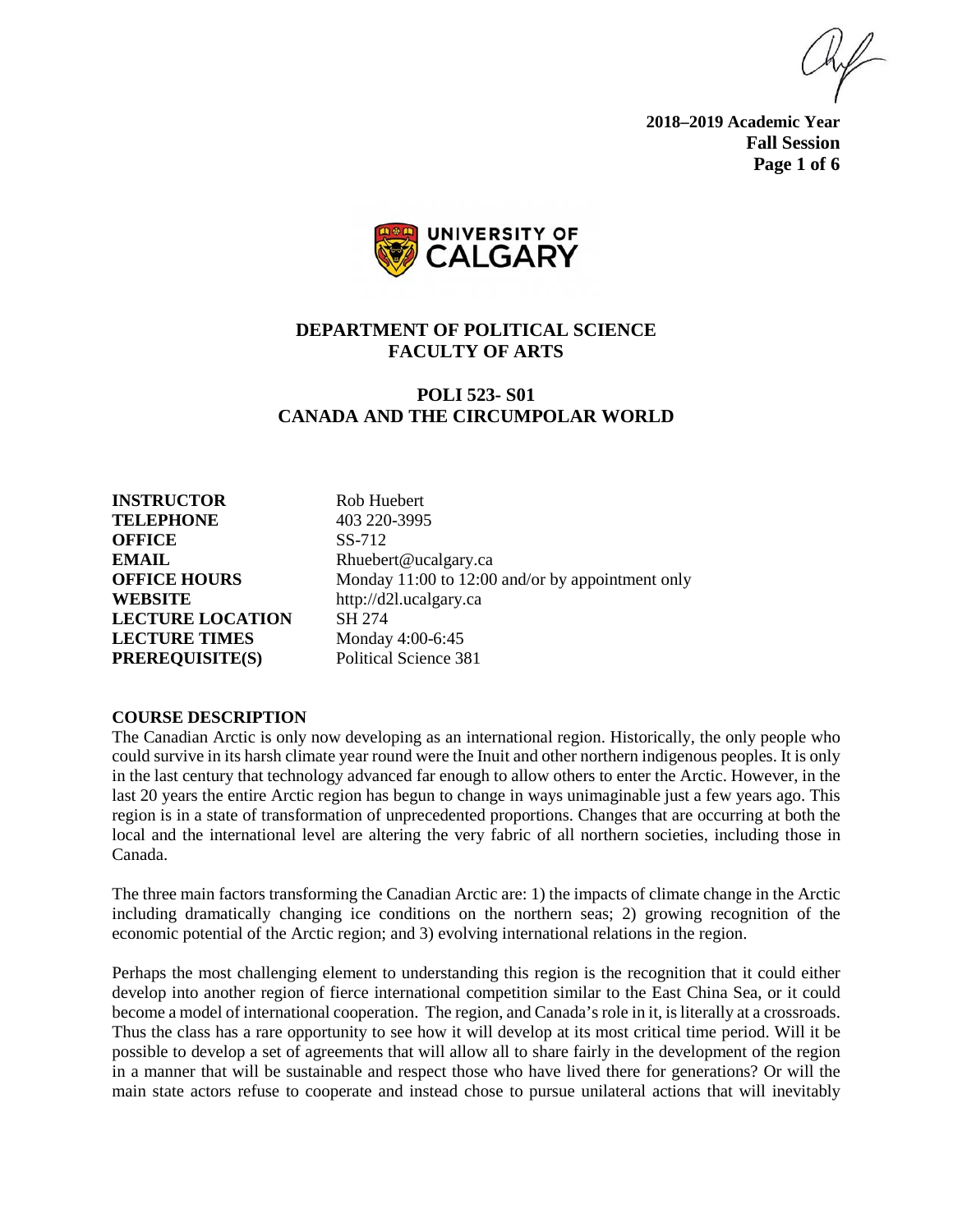increase levels of conflict in the region. Most importantly, however, what will Canada's role be in this developing new international region?

### **COURSE OBJECTIVES**

The objective of this course is to provide students with an understanding of the nature of international relations in the Arctic region.

- 1) How is the Circumpolar North transforming?
- 2) What is Canada's role in the Circumpolar North?
- 3) What are the main issues that Canada faces in the Circumpolar North?

#### **GRADE DISTRIBUTION**

| Assignment                 | Value | Due Date      |
|----------------------------|-------|---------------|
| Paper Proposal             | 20%   | October 22    |
| <b>Research Paper</b>      | 50%   | December 3    |
| Simulation                 | 20%   | Nov 26, Dec 3 |
| <b>Class Participation</b> | 10%   | Term          |
| <b>TOTAL</b>               | 100%  |               |

#### **Paper Proposal**

A paper proposal must be submitted by **October 22** and is to be submitted in class. The proposal (3-5 pages) must include a clear identification of the question to be addressed in the research paper, the methodology to be utilized, and a preliminary list of sources

#### **Research Paper**

Students will be required to write one major research essay on a subject of their own choosing (suggestions will be provided) and is due at the beginning of class on **December 3**. This paper (25 or more pages) is to provide an analytical study of an aspect of the circumpolar north as a developing international region.

#### **Simulation**

A simulation exercise will be held at the end of the term. This exercise will be designed to allow students to "make" their own "Arctic" policy in regards to a specific international issue. Each student will be assigned as a decision-maker in one of the Arctic states or as a member of a northern Aboriginal Peoples organization and then must resolve an international problem. They are then required to represent that role using the knowledge acquired during the term. Students will be evaluated on their level of preparedness and participation in this exercise.

#### **Class Participation**

Students are required to attend all classes and participate in all class discussions. The reading assignments cited in the reading list are to be completed for each class, and it is expected that student will follow the coverage of news stories that are related to the various topic areas.

#### **Written Assignments**

Written assignments are often required in Political Science courses, including this one, and the quality of writing skills, including but not limited to such elements as grammar, punctuation, sentence structure, clarity, citation, and organization, will be taken into account in the determination of grades. Students are encouraged to make use of the services offered through Writing Support Services in the Student Success Centre (3rd floor of the Taylor Family Digital Library) or at [http://www.ucalgary.ca/ssc/writing](http://www.ucalgary.ca/ssc/writing-support)[support.](http://www.ucalgary.ca/ssc/writing-support)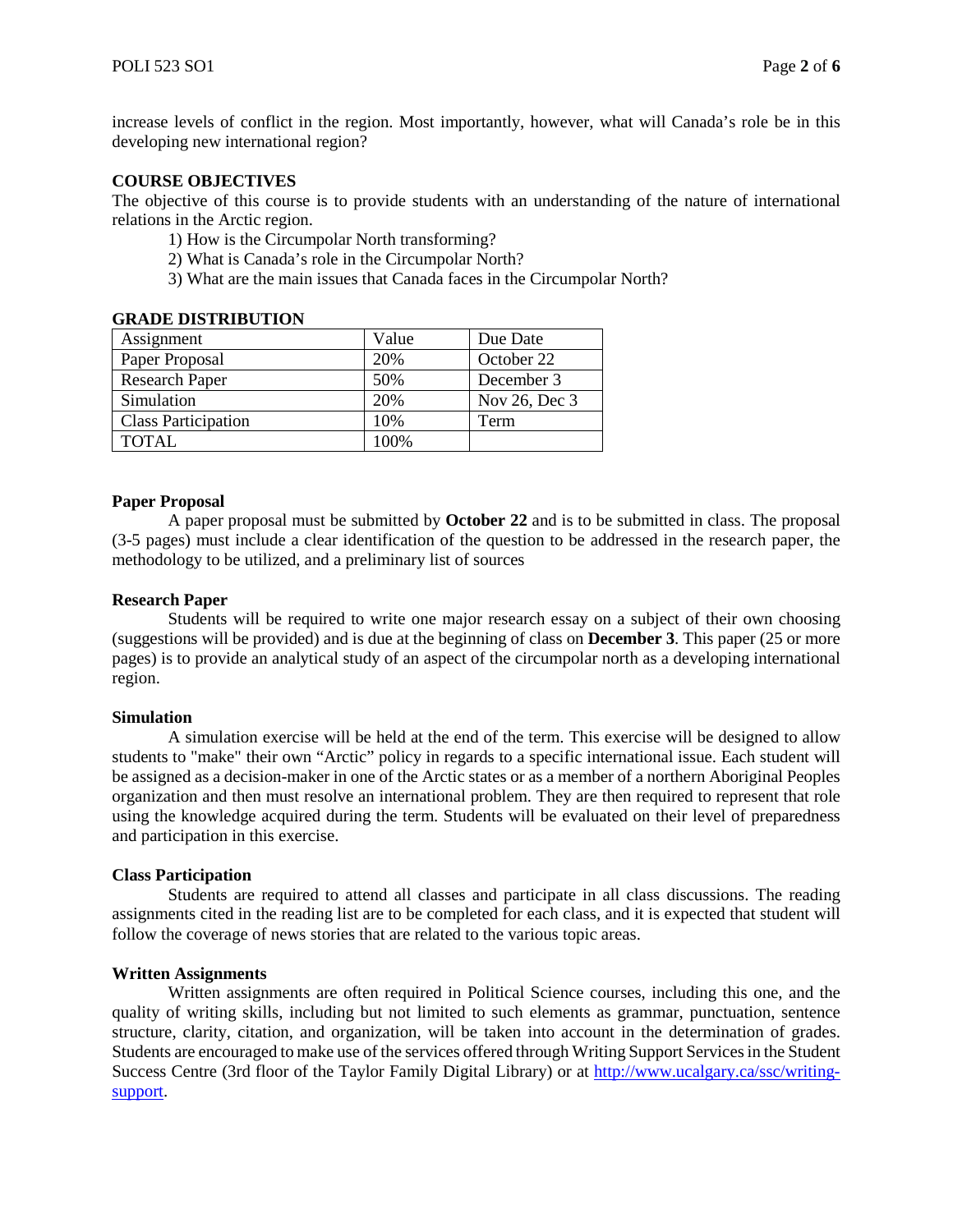|  |        |            | $\mathbf{A} + \mathbf{B} = 90 - 100 \mathbf{B} + \mathbf{C} = 75 - 78 \mathbf{C} + \mathbf{C} = 65 - 68 \mathbf{D} + \mathbf{D} = 55 - 58$ |            |  |  |                     |
|--|--------|------------|--------------------------------------------------------------------------------------------------------------------------------------------|------------|--|--|---------------------|
|  |        |            | $= 80-89$ <b>B</b> $= 70-74$ <b>C</b> $= 60-64$ <b>D</b> $= 50-54$                                                                         |            |  |  |                     |
|  | $= 79$ | $B - = 69$ |                                                                                                                                            | $C - = 59$ |  |  | $\mathbf{F} = 49-0$ |

### **GRADE SCALE**

#### **CLASS PREPARATION & DESIRE2LEARN (d2l)**

Lectures focus on the material presented in the textbook and general discussion relating to the topic(s) outlined in the lecture schedule. Students are expected to read the assigned text chapters and readings before class, and be prepared for class discussion. Important information and additional readings are posted on Desire2Learn (d2l). Students should regularly check the Announcements section of Desire2Learn (d2l) for ongoing notices. It is the responsibility of the student to understand all concepts presented in the textbook and lectures. If you need clarification, please take the initiative to ask the instructor during class.

### **CONTACTING YOUR INSTRUCTOR**

Students requiring assistance are encouraged to speak to their instructor during class or during their office hours. Should you wish to meet with the instructor outside of office hours, please telephone or email the instructor to make an appointment. It is to the student's advantage to keep such appointments.

### **PROPER USE OF EMAIL**

Email is commonly used by students to communicate with their instructor. However, it does limit the effectiveness of the communications and may not be the best way for instructors to answer student questions, especially those requiring an explanation of concepts covered in this course or some personal concerns. Therefore the instructor may request a telephone call or personal meeting. Your instructor will inform you as to his/her expectations about emails.

### **REQUIRED TEXTBOOK AND/OR MATERIALS**

*Canada and the Changing Arctic: Sovereignty, Security and Stewardship* Franklyn Griffiths, Rob Huebert and Whitney Lackenbauer, (Waterloo ON: Wilfrid Laurier Press, 2011.

### **LIBRARY SEARCH ENGINES**

One of the most important electronic aids to research offered by the library can be found on their Research Databases. This page lists numerous databases that include several that focus on international relations and strategic studies.

[\[https://library.ucalgary.ca/\]](https://library.ucalgary.ca/) and [\[https://library.ucalgary.ca/az.php\]](https://library.ucalgary.ca/az.php)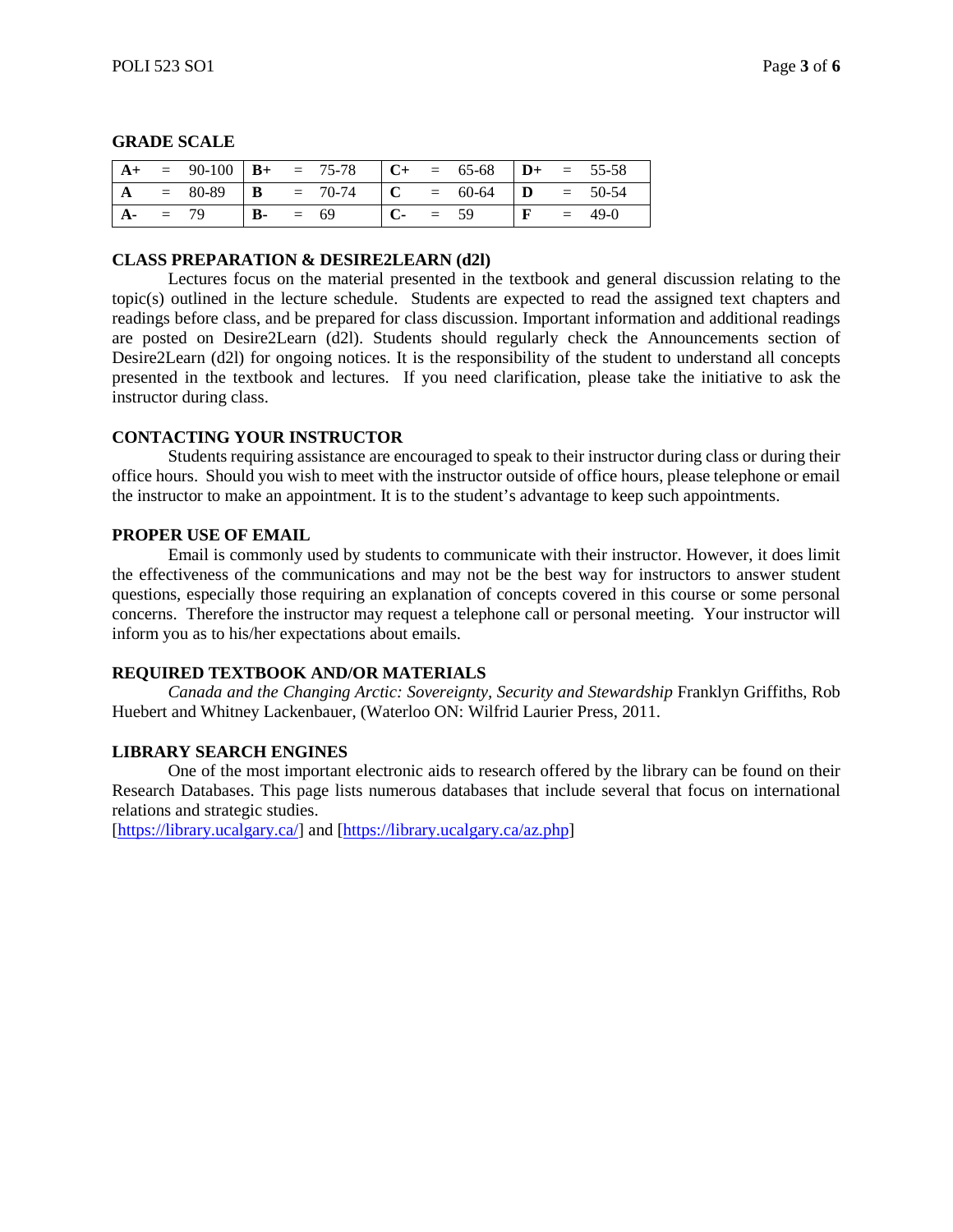## **CLASS SCHEDULE & TOPICS:**

| <b>DATE</b>   | <b>TOPIC</b>                                                       |
|---------------|--------------------------------------------------------------------|
| Sept 10       | <b>Introduction</b>                                                |
| Sept 17       | The Arctic – Historical Underpinnings                              |
| Sept 24       | <b>The Environment, Resources</b>                                  |
| Oct 1         | <b>The People and Governance</b>                                   |
| Oct 8         | Thanksgiving (no class)                                            |
| <b>Oct 15</b> | Sovereignty: Boundary Disputes - Waterways; EEZ and CS             |
| <b>Oct 22</b> | Sovereignty: Boundary Disputes – Waterways; EEZ and CS (continued) |
| <b>Oct 29</b> | <b>Security</b>                                                    |
| Nov $5$       | <b>Security (continued)</b>                                        |
| <b>Nov 12</b> | Midterm Break Nov 11-17 (no class)                                 |
| <b>Nov 19</b> | <b>International Political Bodies – New Forms of Governance</b>    |
|               | Intro to simulation                                                |
| <b>Nov 26</b> | <b>Cooperation or Conflict: Simulation Exercise</b>                |
| Dec 3         | <b>Cooperation or Conflict: Simulation Exercise (continued)</b>    |

### **IMPORTANT POLICIES AND INFORMATION**

#### **Absence From a Mid-term Examination:**

Students who are absent from a scheduled term test or quiz for legitimate reasons (e.g. illness with the appropriate documentation) are responsible for contacting the instructor via email within 48 hours of the missed test to discuss alternative arrangements. A copy of this email may be requested as proof of the attempt to contact the instructor. Any student who fails to do so forfeits the right to a makeup test.

#### **Deferral of a Final Examination:**

Deferral of a final examination can be granted for reasons of illness, domestic affliction, and unforeseen circumstances, as well as to those with three (3) final exams scheduled within a 24-hour period. Deferred final exams will not be granted to those who sit the exam, who have made travel arrangements that conflict with their exam, or who have misread the examination timetable. The decision to allow a deferred final exam rests not with the instructor but with Enrolment Services. Instructors should, however, be notified if you will be absent during the examination. The Application for Deferred Final Exam, deadlines, requirements and submission instructions can be found on the Enrolment Services website at [https://www.ucalgary.ca/registrar/exams/deferred-exams.](https://www.ucalgary.ca/registrar/exams/deferred-exams)

#### **Appeals:**

If a student has a concern about the course or a grade they have been assigned, they must first discuss their concerns with the instructor. If this does not resolve the matter, the student then proceed with an academic appeal. The first step in an academic appeal is to set up a meeting with the Department Head. Appeals must be requested within 15 days of receipt of the graded assignment.

#### **University Regulations:**

Students are responsible for familiarizing themselves with the University policies found in the Academic Regulations sections of the Calendar a[t www.ucalgary.ca/pubs/calendar/current/academic-regs.html.](http://www.ucalgary.ca/pubs/calendar/current/academic-regs.html)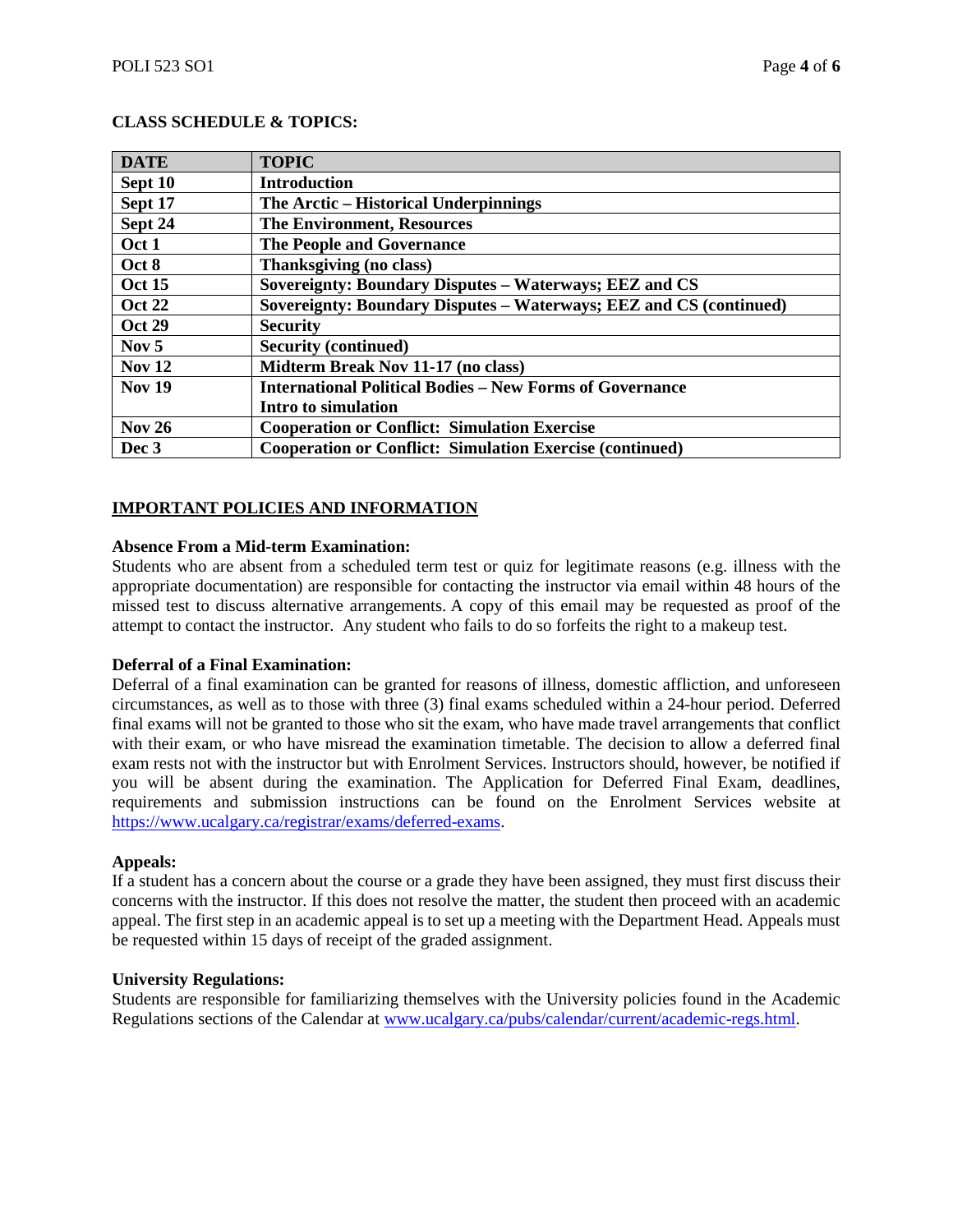### **Student Accommodations:**

Students seeking an accommodation based on disability or medical concerns should contact Student Accessibility Services; SAS will process the request and issue letters of accommodation to instructors. For additional information on support services and accommodations for students with disabilities, visit [www.ucalgary.ca/access/.](http://www.ucalgary.ca/access/)

Students who require an accommodation in relation to their coursework based on a protected ground other than disability should communicate this need in writing to their Instructor.

The full policy on Student Accommodations is available at [http://www.ucalgary.ca/policies/files/policies/student-accommodation-policy.pdf.](http://www.ucalgary.ca/policies/files/policies/student-accommodation-policy.pdf)

### **Plagiarism And Other Forms Of Academic Misconduct:**

Academic misconduct in any form (e.g. cheating, plagiarism) is a serious academic offence that can lead to disciplinary probation, suspension or expulsion from the University. Students are expected to be familiar with the standards surrounding academic honesty; these can be found in the University of Calgary calendar at [http://www.ucalgary.ca/pubs/calendar/current/k-5.html.](http://www.ucalgary.ca/pubs/calendar/current/k-5.html) Such offences will be taken seriously and reported immediately, as required by Faculty of Arts policy.

### **Freedom of Information and Protection of Privacy (FOIP):**

FOIP legislation requires that instructors maintain the confidentiality of student information. In practice, this means that student assignment and tests cannot be left for collection in any public place without the consent of the student. It also means that grades cannot be distributed via email. Final exams are kept by instructors but can be viewed by contacting them or the main office in the Department of Political Science. Any uncollected assignments and tests meant to be returned will be destroyed after six months from the end of term; final examinations are destroyed after one year.

#### **Evacuation Assembly Points:**

In the event of an emergency evacuation from class, students are required to gather in designated assembly points. Please check the list found at [www.ucalgary.ca/emergencyplan/assemblypoints](http://www.ucalgary.ca/emergencyplan/assemblypoints) and note the assembly point nearest to your classroom.

#### **Faculty of Arts Program Advising and Student Information Resources:**

For program planning and advice, visit the Arts Students' Centre in Social Sciences 102, call 403-220-3580 or email [artsads@ucalgary.ca.](mailto:artsads@ucalgary.ca) You can also visit [arts.ucalgary.ca/advising](http://arts.ucalgary.ca/advising) for program assistance.

For registration (add/drop/swap), paying fees and assistance with your Student Centre, contact Enrolment Services at (403) 210-ROCK [7625] or visit their office in the MacKimmie Library Block.

### **Important Contact Information:**

Campus Security and Safewalk (24 hours a day/7 days a week/365 days a year) Phone: 403-220-5333

Faculty of Arts Undergraduate Students' Union Representatives Phone: 403-220-6551 Email: [arts1@su.ucalgary.ca,](mailto:arts1@su.ucalgary.ca) [arts2@su.ucalgary.ca,](mailto:arts2@su.ucalgary.ca) [arts3@su.ucalgary.ca,](mailto:arts3@su.ucalgary.ca) [arts4@su.ucalgary.ca](mailto:arts4@su.ucalgary.ca) Students' Union URL: [www.su.ucalgary.ca](http://www.su.ucalgary.ca/)